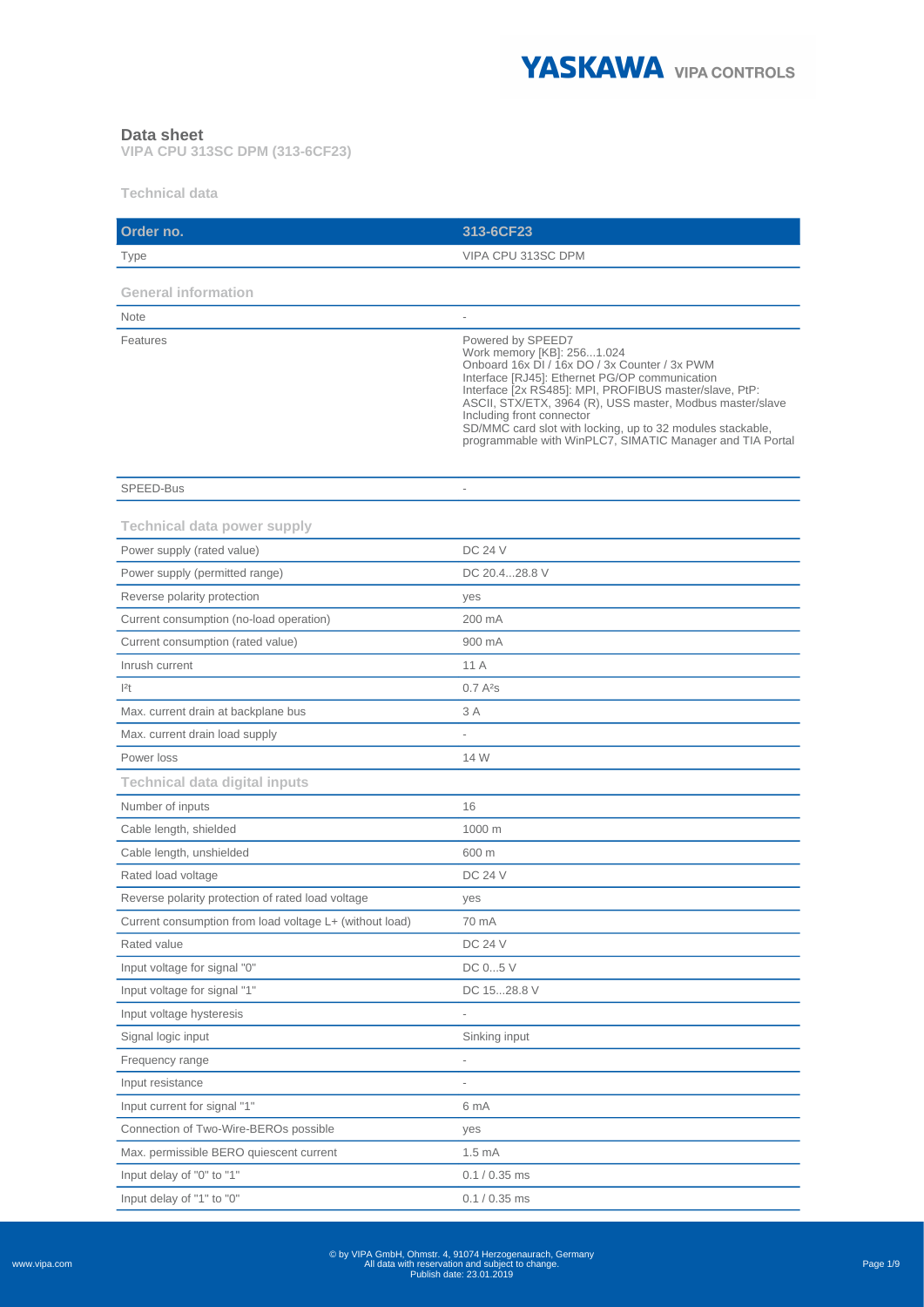

| Number of simultaneously utilizable inputs horizontal<br>configuration | 16                       |
|------------------------------------------------------------------------|--------------------------|
| Number of simultaneously utilizable inputs vertical configuration      | 16                       |
| Input characteristic curve                                             | IEC 61131-2, type 1      |
| Initial data size                                                      | 2 Byte                   |
| <b>Technical data digital outputs</b>                                  |                          |
| Number of outputs                                                      | 16                       |
| Cable length, shielded                                                 | 1000 m                   |
| Cable length, unshielded                                               | 600 m                    |
| Rated load voltage                                                     | <b>DC 24 V</b>           |
| Reverse polarity protection of rated load voltage                      |                          |
| Current consumption from load voltage L+ (without load)                | 100 mA                   |
| Total current per group, horizontal configuration, 40°C                | 3 A                      |
| Total current per group, horizontal configuration, 60°C                | 2 A                      |
| Total current per group, vertical configuration                        | 2A                       |
| Output voltage signal "1" at min. current                              | $L+ (-0.8 V)$            |
| Output voltage signal "1" at max. current                              | $L+ (-0.8 V)$            |
| Output current at signal "1", rated value                              | 0.5A                     |
| Signal logic output                                                    | Sinking output           |
| Output current, permitted range to 40°C                                | 5 mA to 0.6 A            |
| Output current, permitted range to 60°C                                | 5 mA to 0.6 A            |
| Output current at signal "0" max. (residual current)                   | 0.5 <sub>mA</sub>        |
| Output delay of "0" to "1"                                             | $100 \mu s$              |
| Output delay of "1" to "0"                                             | $100 \mu s$              |
| Minimum load current                                                   | $\overline{a}$           |
| Lamp load                                                              | 5 W                      |
| Parallel switching of outputs for redundant control of a load          | possible                 |
| Parallel switching of outputs for increased power                      | not possible             |
| Actuation of digital input                                             | yes                      |
| Switching frequency with resistive load                                | max. 2.5 kHz             |
| Switching frequency with inductive load                                | max. 0.5 Hz              |
| Switching frequency on lamp load                                       | max. 2.5 kHz             |
| Internal limitation of inductive shut-off voltage                      | $L+$ (-52 V)             |
| Short-circuit protection of output                                     | yes, electronic          |
| Trigger level                                                          | 1 A                      |
| Number of operating cycle of relay outputs                             |                          |
| Switching capacity of contacts                                         |                          |
| Output data size                                                       | 2 Byte                   |
| <b>Technical data analog inputs</b>                                    |                          |
| Number of inputs                                                       |                          |
| Cable length, shielded                                                 |                          |
| Rated load voltage                                                     |                          |
| Reverse polarity protection of rated load voltage                      | $\overline{\phantom{0}}$ |
| Current consumption from load voltage L+ (without load)                | $\overline{\phantom{0}}$ |
| Voltage inputs                                                         | $\overline{\phantom{0}}$ |
| Min. input resistance (voltage range)                                  | $\overline{a}$           |
| Input voltage ranges                                                   | $\overline{\phantom{0}}$ |

Operational limit of voltage ranges -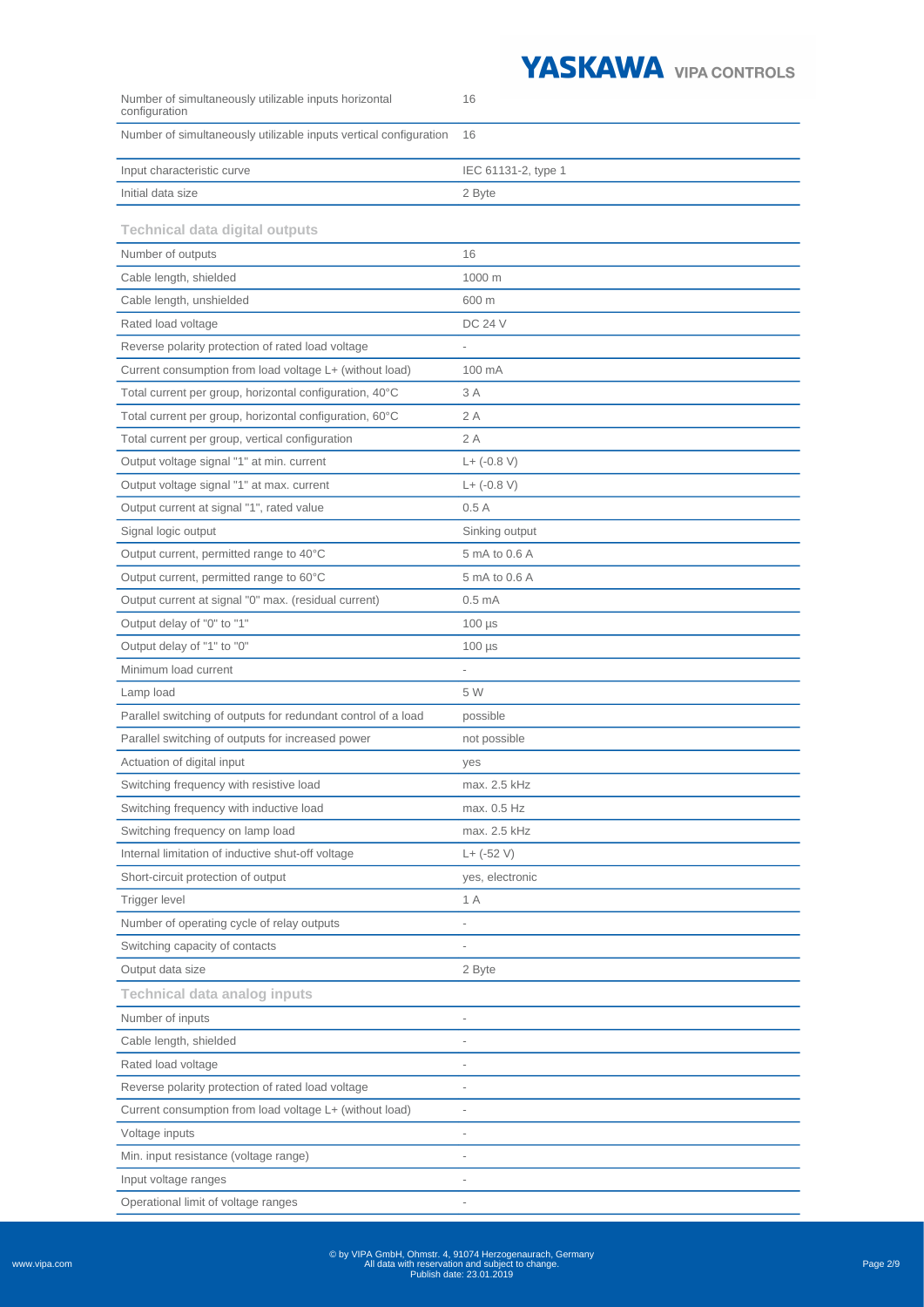

| Operational limit of voltage ranges with SFU                |                          |
|-------------------------------------------------------------|--------------------------|
| Basic error limit voltage ranges                            |                          |
| Basic error limit voltage ranges with SFU                   |                          |
| Destruction limit voltage                                   |                          |
| Current inputs                                              |                          |
| Max. input resistance (current range)                       |                          |
| Input current ranges                                        |                          |
| Operational limit of current ranges                         |                          |
| Operational limit of current ranges with SFU                |                          |
| Basic error limit current ranges                            |                          |
| Radical error limit current ranges with SFU                 |                          |
| Destruction limit current inputs (electrical current)       | ÷,                       |
| Destruction limit current inputs (voltage)                  |                          |
| Resistance inputs                                           |                          |
| Resistance ranges                                           |                          |
| Operational limit of resistor ranges                        |                          |
| Operational limit of resistor ranges with SFU               |                          |
| Basic error limit                                           |                          |
| Basic error limit with SFU                                  |                          |
| Destruction limit resistance inputs                         | $\overline{a}$           |
| Resistance thermometer inputs                               | $\overline{\phantom{a}}$ |
| Resistance thermometer ranges                               |                          |
| Operational limit of resistance thermometer ranges          |                          |
| Operational limit of resistance thermometer ranges with SFU | $\overline{\phantom{0}}$ |
| Basic error limit thermoresistor ranges                     | $\overline{a}$           |
| Basic error limit thermoresistor ranges with SFU            |                          |
| Destruction limit resistance thermometer inputs             |                          |
| Thermocouple inputs                                         |                          |
| Thermocouple ranges                                         |                          |
| Operational limit of thermocouple ranges                    |                          |
| Operational limit of thermocouple ranges with SFU           |                          |
| Basic error limit thermoelement ranges                      | $\overline{\phantom{a}}$ |
| Basic error limit thermoelement ranges with SFU             | $\overline{\phantom{0}}$ |
| Destruction limit thermocouple inputs                       | $\overline{a}$           |
| Programmable temperature compensation                       | $\overline{a}$           |
| External temperature compensation                           | $\overline{\phantom{0}}$ |
| Internal temperature compensation                           |                          |
| Technical unit of temperature measurement                   |                          |
| Resolution in bit                                           | $\overline{\phantom{0}}$ |
| Measurement principle                                       | $\overline{\phantom{0}}$ |
| Basic conversion time                                       | $\overline{\phantom{0}}$ |
| Noise suppression for frequency                             | $\overline{a}$           |
| Initial data size                                           | $\overline{\phantom{0}}$ |
| <b>Technical data analog outputs</b>                        |                          |
| Number of outputs                                           |                          |
| Cable length, shielded                                      |                          |
| Rated load voltage                                          | $\overline{a}$           |
| Reverse polarity protection of rated load voltage           | $\overline{\phantom{0}}$ |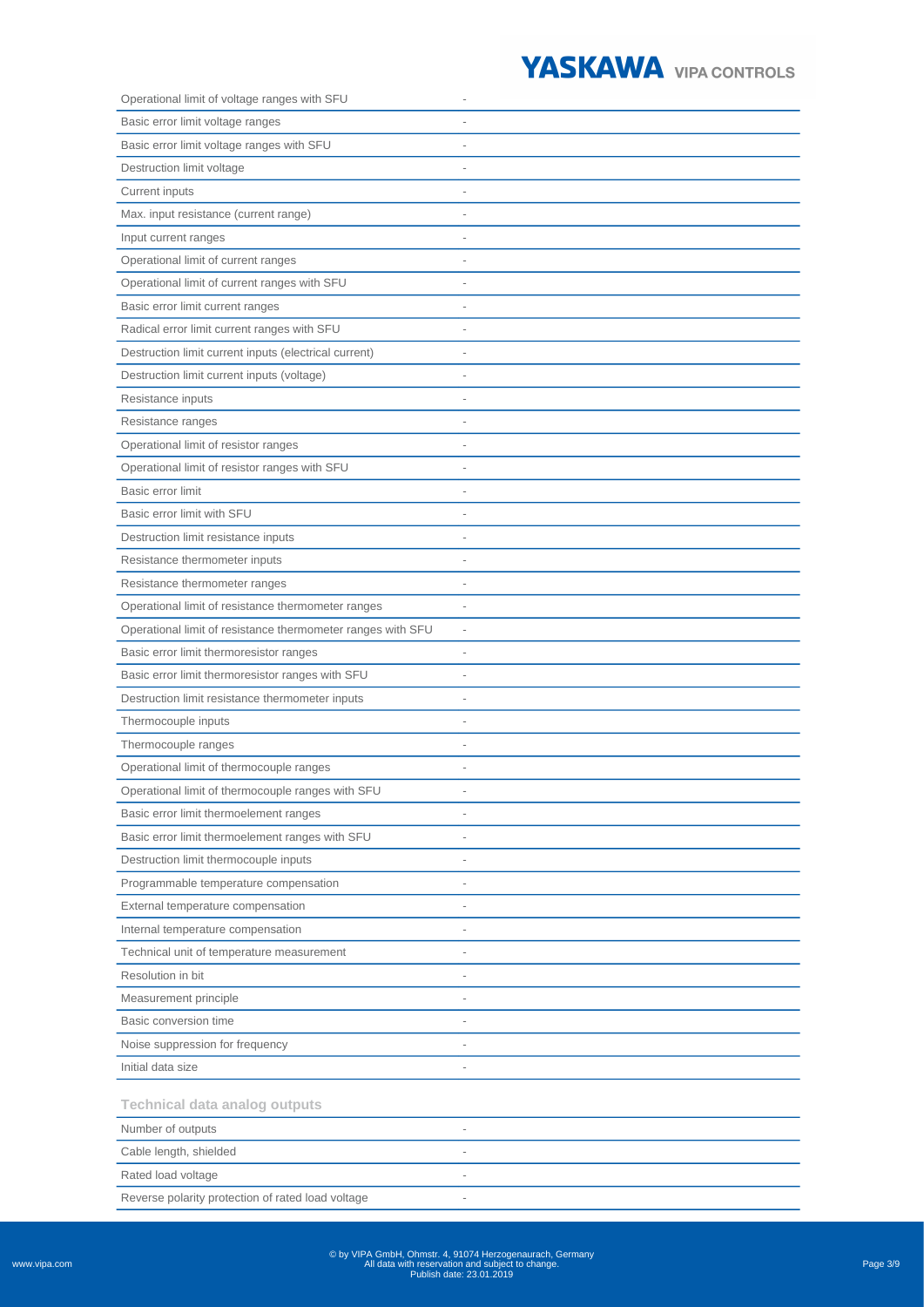

| Current consumption from load voltage L+ (without load) |                            |
|---------------------------------------------------------|----------------------------|
| Voltage output short-circuit protection                 |                            |
| Voltage outputs                                         |                            |
| Min. load resistance (voltage range)                    | $\overline{a}$             |
| Max. capacitive load (current range)                    |                            |
| Max. inductive load (current range)                     |                            |
| Output voltage ranges                                   |                            |
| Operational limit of voltage ranges                     | $\overline{\phantom{0}}$   |
| Basic error limit voltage ranges with SFU               |                            |
| Destruction limit against external applied voltage      |                            |
| Current outputs                                         |                            |
| Max. in load resistance (current range)                 | $\overline{\phantom{0}}$   |
| Max. inductive load (current range)                     |                            |
| Typ. open circuit voltage current output                |                            |
| Output current ranges                                   |                            |
| Operational limit of current ranges                     | $\overline{\phantom{0}}$   |
| Radical error limit current ranges with SFU             | $\overline{a}$             |
| Destruction limit against external applied voltage      |                            |
| Settling time for ohmic load                            |                            |
| Settling time for capacitive load                       |                            |
| Settling time for inductive load                        |                            |
| Resolution in bit                                       |                            |
| Conversion time                                         |                            |
| Substitute value can be applied                         |                            |
| Output data size                                        |                            |
| <b>Technical data counters</b>                          |                            |
| Number of counters                                      | 3                          |
| Counter width                                           | 32 Bit                     |
| Maximum input frequency                                 | 30 kHz                     |
| Maximum count frequency                                 | 30 kHz                     |
| Mode incremental encoder                                | yes                        |
| Mode pulse / direction                                  | yes                        |
| Mode pulse                                              |                            |
|                                                         | yes                        |
| Mode frequency counter                                  | yes                        |
| Mode period measurement                                 | yes                        |
| Gate input available                                    | yes                        |
| Latch input available                                   | yes                        |
| Reset input available                                   |                            |
| Counter output available                                | yes                        |
| Load and working memory                                 |                            |
| Load memory, integrated                                 | 1024 KB                    |
| Load memory, maximum                                    | 1024 KB                    |
| Work memory, integrated                                 | 256 KB                     |
| Work memory, maximal                                    | 1024 KB                    |
| Memory divided in 50% program / 50% data                | yes                        |
| Memory card slot                                        | SD/MMC-Card with max. 2 GB |

<sup>©</sup> by VIPA GmbH, Ohmstr. 4, 91074 Herzogenaurach, Germany All data with reservation and subject to change. Publish date: 23.01.2019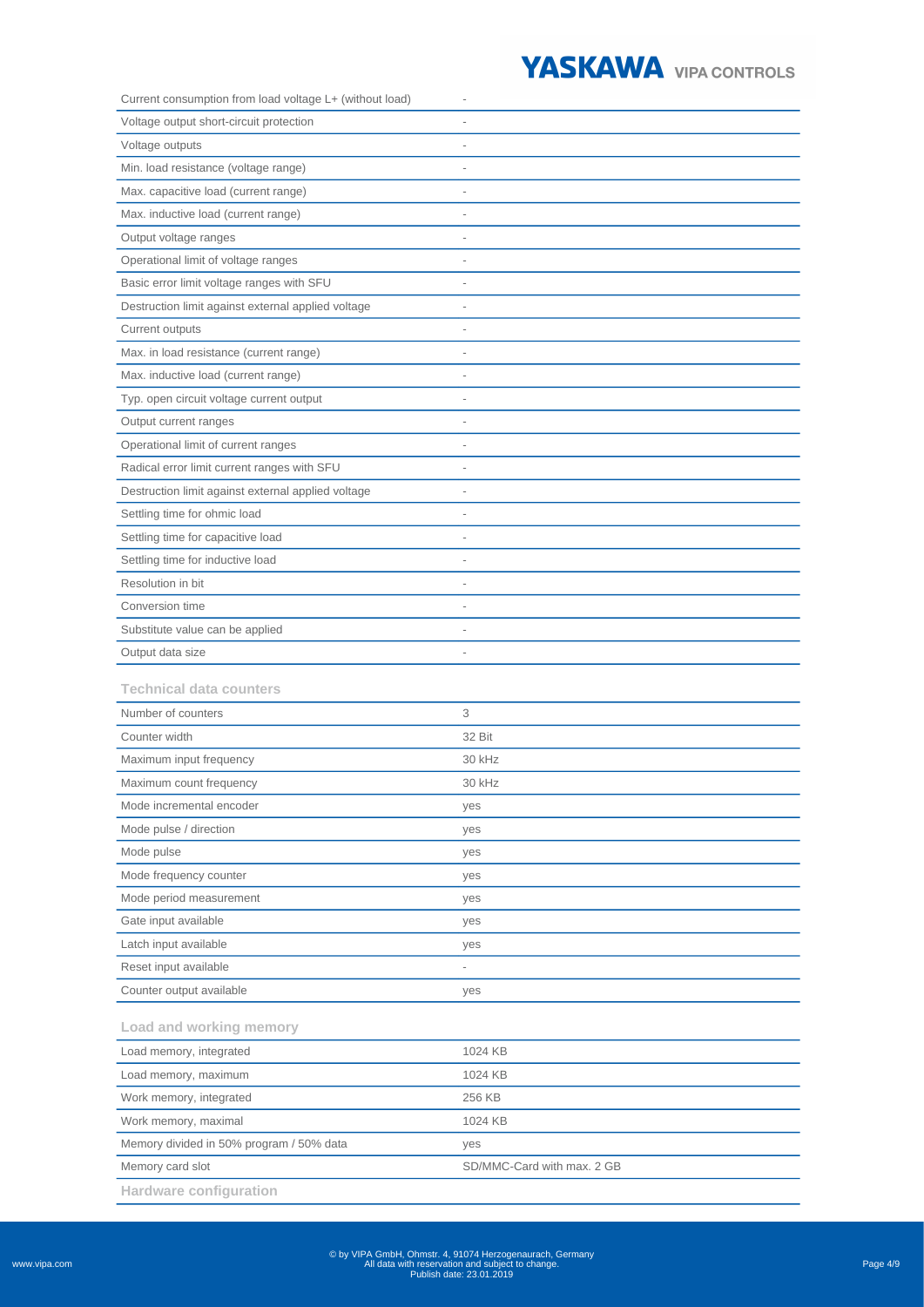## YASKAWA VIPA CONTROLS

| Racks, max.                                                 | 4                 |
|-------------------------------------------------------------|-------------------|
| Modules per rack, max.                                      | 8                 |
| Number of integrated DP master                              | $\mathbf{1}$      |
| Number of DP master via CP                                  | $\overline{4}$    |
| Operable function modules                                   | 8                 |
| Operable communication modules PtP                          | 8                 |
| Operable communication modules LAN                          | 8                 |
| <b>Status information, alarms, diagnostics</b>              |                   |
| Status display                                              | yes               |
| Interrupts                                                  | yes               |
| Process alarm                                               | yes               |
| Diagnostic interrupt                                        | yes               |
| Diagnostic functions                                        | no                |
| Diagnostics information read-out                            | possible          |
| Supply voltage display                                      | green LED         |
| Group error display                                         | red SF LED        |
| Channel error display                                       | red LED per group |
| <b>Isolation</b>                                            |                   |
| Between channels                                            | yes               |
| Between channels of groups to                               | 16                |
| Between channels and backplane bus                          | yes               |
| Between channels and power supply                           |                   |
| Max. potential difference between circuits                  | DC 75 V/ AC 50 V  |
| Max. potential difference between inputs (Ucm)              | L,                |
| Max. potential difference between Mana and Mintern (Uiso)   | $\overline{a}$    |
| Max. potential difference between inputs and Mana (Ucm)     |                   |
| Max. potential difference between inputs and Mintern (Uiso) |                   |
| Max. potential difference between Mintern and outputs       |                   |
| Insulation tested with                                      | DC 500 V          |
| <b>Command processing times</b>                             |                   |
| Bit instructions, min.                                      | $0.02$ $\mu s$    |
| Word instruction, min.                                      | $0.02$ $\mu s$    |
| Double integer arithmetic, min.                             | $0.02$ $\mu s$    |
| Floating-point arithmetic, min.                             | $0.12 \,\mu s$    |

**Timers/Counters and their retentive characteristics**

| Number of S7 counters                            | 512                    |
|--------------------------------------------------|------------------------|
| S7 counter remanence                             | adjustable 0 up to 256 |
| S7 counter remanence adjustable                  | $CO.$ C7               |
| Number of S7 times                               | 512                    |
| S7 times remanence                               | adjustable 0 up to 256 |
| S7 times remanence adjustable                    | not retentive          |
| Data range and retentive characteristic          |                        |
| Number of flags                                  | 8192 Byte              |
| Bit memories retentive characteristic adjustable | adjustable 0 up to 256 |
| Bit memories retentive characteristic preset     | MB0  MB15              |
| Number of data blocks                            | 4095                   |
| Max. data blocks size                            | 64 KB                  |

© by VIPA GmbH, Ohmstr. 4, 91074 Herzogenaurach, Germany All data with reservation and subject to change. Publish date: 23.01.2019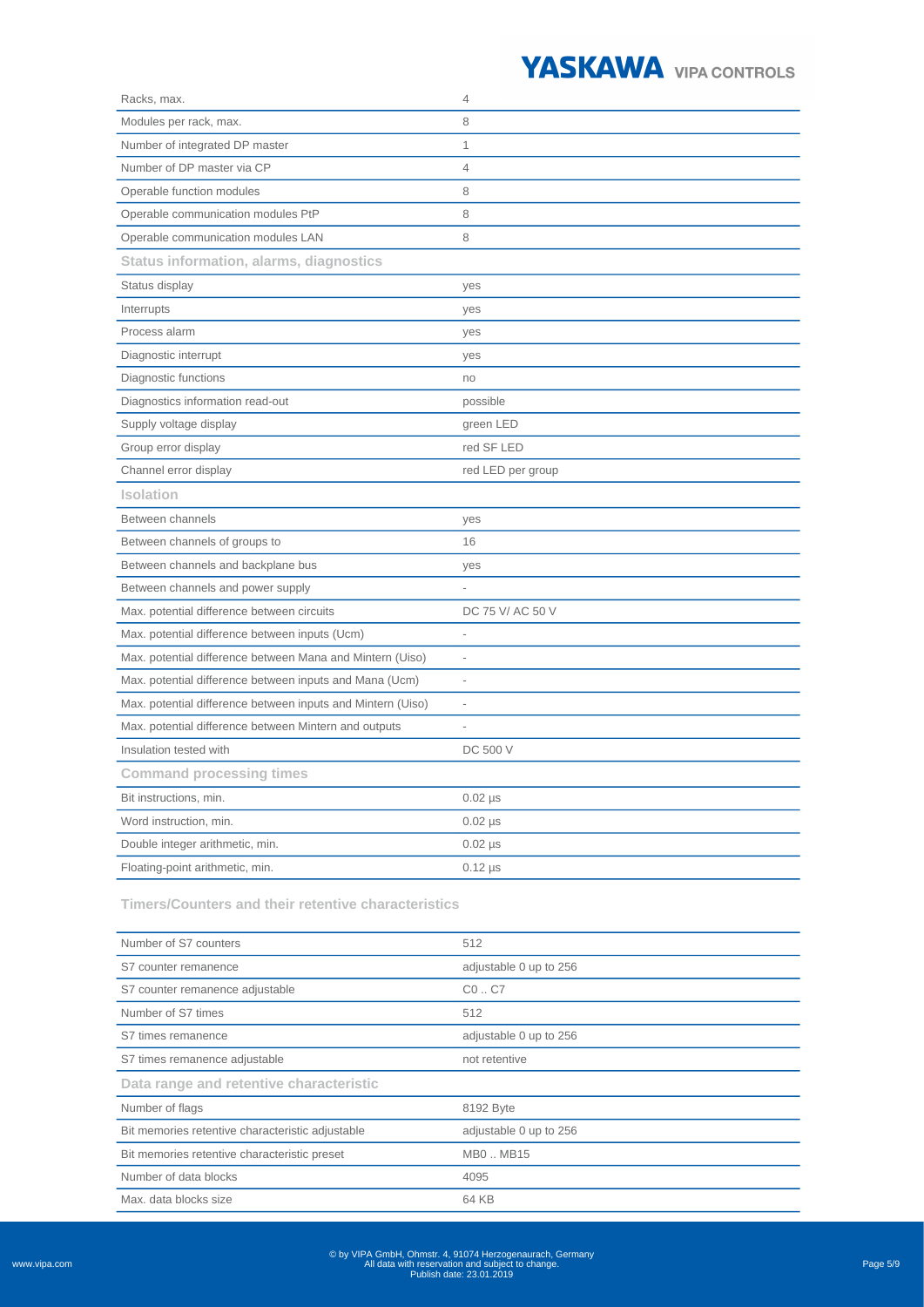## YASKAWA VIPA CONTROLS

| Max. local data size per execution level            | 510 Byte        |
|-----------------------------------------------------|-----------------|
| <b>Blocks</b>                                       |                 |
| Number of OBs                                       | 15              |
| Number of FBs                                       | 2048            |
| Number of FCs                                       | 2048            |
| Maximum nesting depth per priority class            | 8               |
| Maximum nesting depth additional within an error OB | 4               |
|                                                     |                 |
| Time                                                |                 |
| Real-time clock buffered                            | yes             |
| Clock buffered period (min.)                        | 6 w             |
| Accuracy (max. deviation per day)                   | 10 <sub>s</sub> |
| Number of operating hours counter                   | 8               |
| Clock synchronization                               | yes             |
| Synchronization via MPI                             | Master/Slave    |
| Synchronization via Ethernet (NTP)                  | no              |
| Address areas (I/O)                                 |                 |
| Input I/O address area                              | 1024 Byte       |
| Output I/O address area                             | 1024 Byte       |
| Input process image maximal                         | 128 Byte        |
| Output process image maximal                        | 128 Byte        |
| Digital inputs                                      | 8064            |
| Digital outputs                                     | 8064            |
| Digital inputs central                              | 1008            |
| Digital outputs central                             | 1008            |
| Integrated digital inputs                           | 16              |
| Integrated digital outputs                          | 16              |
| Analog inputs                                       | 503             |
| Analog outputs                                      | 503             |
| Analog inputs, central                              | 248             |
| Analog outputs, central                             | 248             |
| Integrated analog inputs                            | 0               |
| Integrated analog outputs                           | 0               |
| <b>Communication functions</b>                      |                 |
| PG/OP channel                                       | yes             |
| Global data communication                           | yes             |
| Number of GD circuits, max.                         | 4               |
| Size of GD packets, max.                            | 22 Byte         |
| S7 basic communication                              | yes             |
| S7 basic communication, user data per job           | 76 Byte         |
| S7 communication                                    | yes             |
| S7 communication as server                          | yes             |
| S7 communication as client                          |                 |
| S7 communication, user data per job                 | 160 Byte        |
| Number of connections, max.                         | 32              |
| <b>PWM</b> data                                     |                 |
| <b>PWM</b> channels                                 | 3               |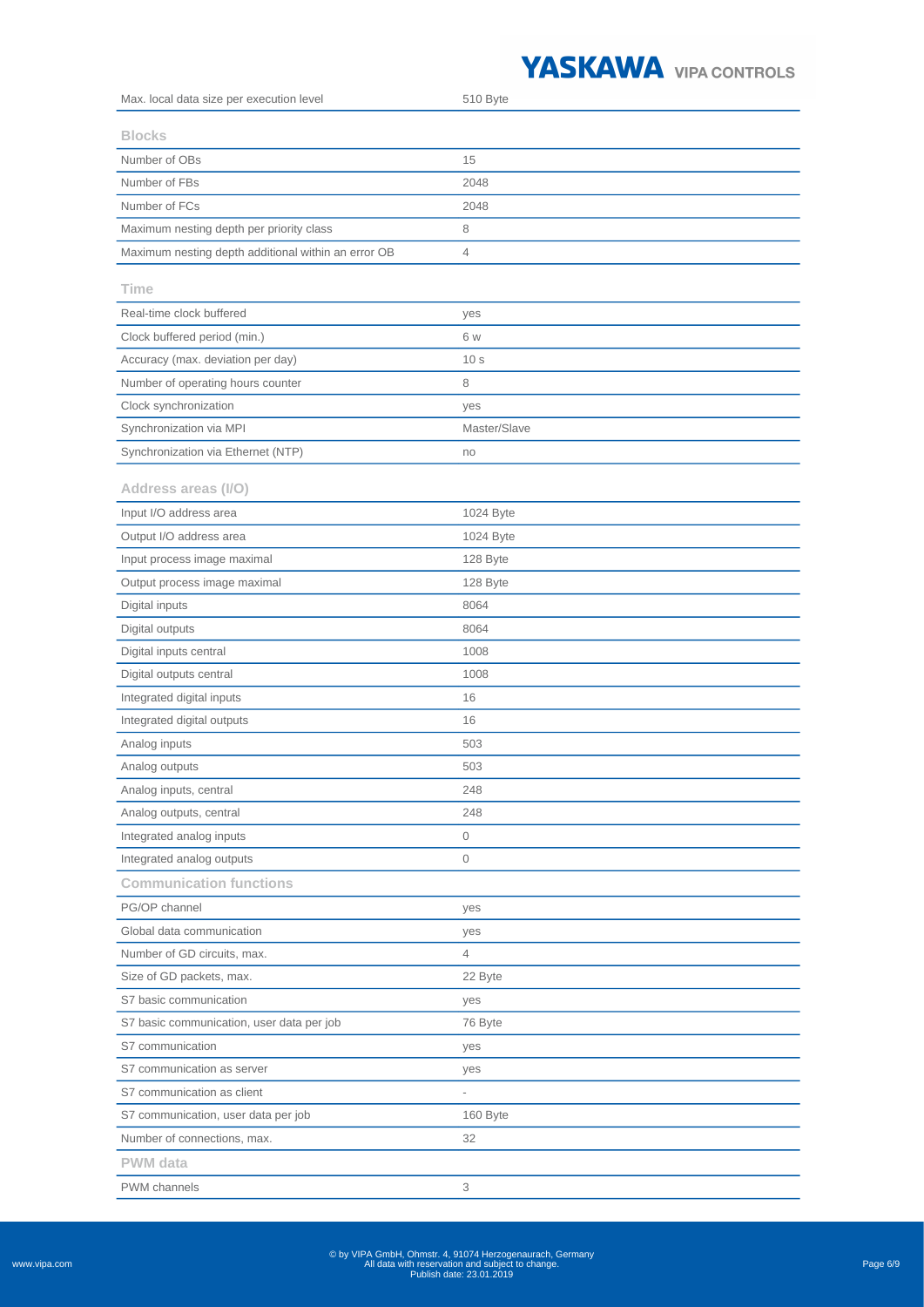

| PWM time basis                        | $0.1$ ms $/ 1$ ms              |
|---------------------------------------|--------------------------------|
| Period length                         | 465535 / 165535 * time base    |
| Minimum pulse width                   | 00.5 * Period duration         |
| Type of output                        | Highside with 1.1kOhm pulldown |
| <b>Functionality Sub-D interfaces</b> |                                |
| Type                                  | X <sub>2</sub>                 |
| Type of interface                     | <b>RS485</b>                   |
| Connector                             | Sub-D, 9-pin, female           |
| Electrically isolated                 |                                |
| <b>MPI</b>                            | yes                            |
| MP <sup>2</sup> l (MPI/RS232)         | $\overline{\phantom{0}}$       |
| DP master                             | $\overline{\phantom{a}}$       |
| DP slave                              | ä,                             |
| Point-to-point interface              | $\overline{\phantom{a}}$       |
| 5V DC Power supply                    | max. 90mA, non-isolated        |
| 24V DC Power supply                   | max. 100mA, non-isolated       |
|                                       |                                |
| Type                                  | X3                             |
| Type of interface                     | <b>RS485</b>                   |
| Connector                             | Sub-D, 9-pin, female           |
| Electrically isolated                 | yes                            |
| <b>MPI</b>                            | i,                             |
| MP <sup>2</sup> l (MPI/RS232)         | $\qquad \qquad -$              |
| DP master                             | yes                            |
| DP slave                              | yes                            |
| Point-to-point interface              | yes                            |
| 5V DC Power supply                    | max. 90mA, isolated            |
| 24V DC Power supply                   | max. 100mA, non-isolated       |
| <b>Functionality MPI</b>              |                                |
| Number of connections, max.           | 32                             |
|                                       |                                |
| PG/OP channel                         | yes                            |
| Routing                               | yes                            |
| Global data communication             | yes                            |
| S7 basic communication                | yes                            |
| S7 communication                      | yes                            |
| S7 communication as server            | yes                            |
| S7 communication as client            | $\overline{\phantom{a}}$       |
| Transmission speed, min.              | 19.2 kbit/s                    |
| Transmission speed, max.              | 187.5 kbit/s                   |
| <b>Functionality PROFIBUS master</b>  |                                |
| Number of connections, max.           | 32                             |
| PG/OP channel                         | yes                            |
| Routing                               | yes                            |
| S7 basic communication                | yes                            |
| S7 communication                      | yes                            |
| S7 communication as server            | yes                            |
| S7 communication as client            |                                |
| Activation/deactivation of DP slaves  | yes                            |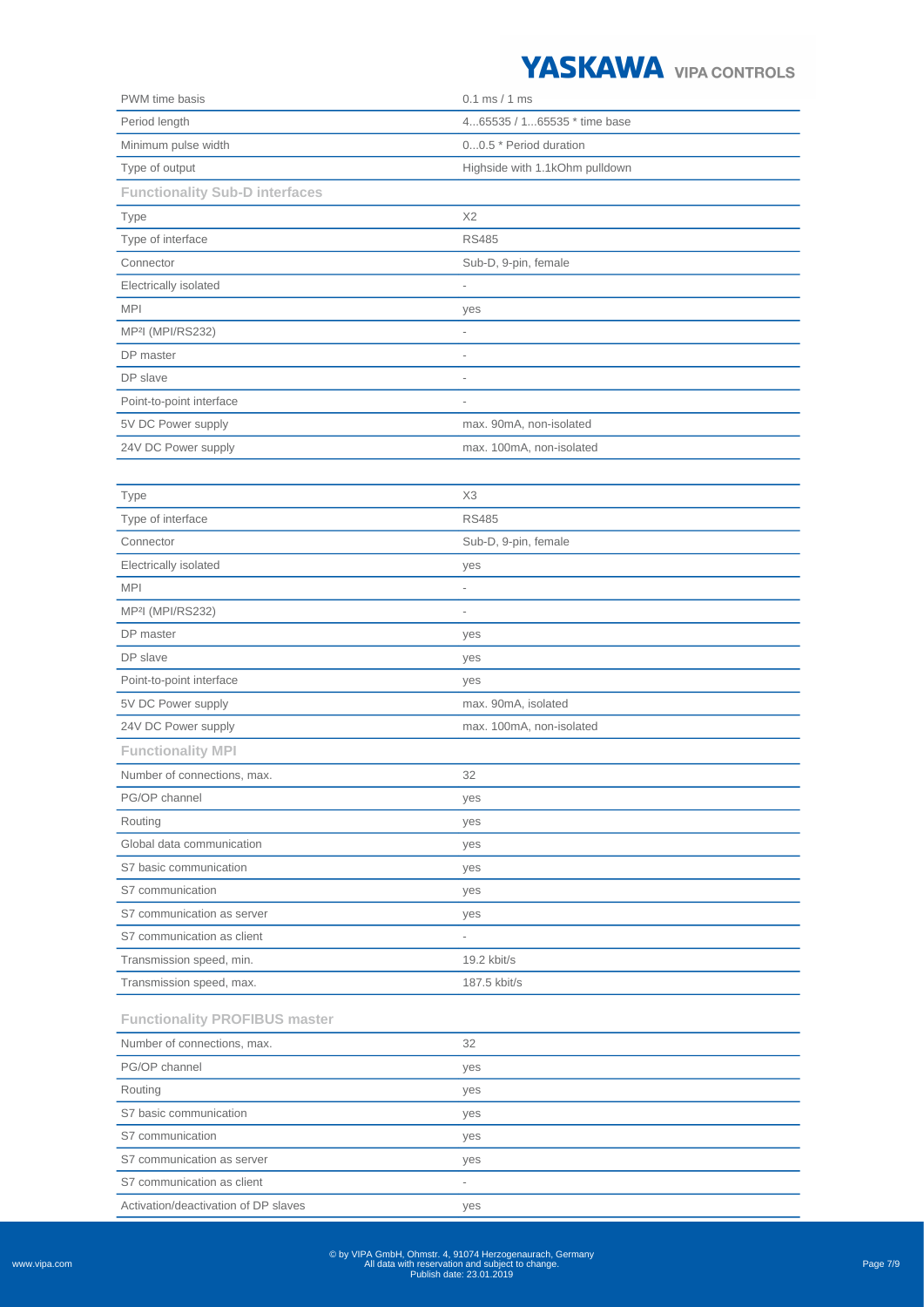

| Direct data exchange (slave-to-slave communication) | $\overline{\phantom{0}}$ |
|-----------------------------------------------------|--------------------------|
| DPV1                                                | yes                      |
| Transmission speed, min.                            | 9.6 kbit/s               |
| Transmission speed, max.                            | 12 Mbit/s                |
| Number of DP slaves, max.                           | 32                       |
| Address range inputs, max.                          | 1 KB                     |
| Address range outputs, max.                         | 1 KB                     |
| User data inputs per slave, max.                    | 244 Byte                 |
| User data outputs per slave, max.                   | 244 Byte                 |
|                                                     |                          |
| <b>Functionality PROFIBUS slave</b>                 |                          |
| Number of connections, max.                         | 32                       |
| PG/OP channel                                       | yes                      |
| Routing                                             | yes                      |
| S7 communication                                    | yes                      |
| S7 communication as server                          | yes                      |
| S7 communication as client                          | $\overline{a}$           |
| Direct data exchange (slave-to-slave communication) | $\overline{\phantom{a}}$ |
| DPV1                                                | yes                      |
| Transmission speed, min.                            | 9.6 kbit/s               |
| Transmission speed, max.                            | 12 Mbit/s                |
| Automatic detection of transmission speed           | $\overline{\phantom{0}}$ |
| Transfer memory inputs, max.                        | 244 Byte                 |
| Transfer memory outputs, max.                       | 244 Byte                 |
| Address areas, max.                                 | 32                       |
| User data per address area, max.                    | 32 Byte                  |
| <b>Functionality RJ45 interfaces</b>                |                          |
| <b>Type</b>                                         | X <sub>5</sub>           |
| Type of interface                                   | Ethernet 10/100 MBit     |
| Connector                                           | <b>RJ45</b>              |
| Electrically isolated                               | yes                      |
| PG/OP channel                                       | yes                      |
| Number of connections, max.                         | 4                        |
| Productive connections                              | $\overline{\phantom{a}}$ |
| <b>Point-to-point communication</b>                 |                          |
| PtP communication                                   | yes                      |
| Interface isolated                                  | yes                      |
| RS232 interface                                     | $\overline{\phantom{a}}$ |
| RS422 interface                                     | $\overline{\phantom{a}}$ |
| RS485 interface                                     | yes                      |
| Connector                                           | Sub-D, 9-pin, female     |
| Transmission speed, min.                            | $150$ bit/s              |
| Transmission speed, max.                            | 115.5 kbit/s             |
| Cable length, max.                                  | 500 m                    |
|                                                     |                          |
| Point-to-point protocol                             |                          |
| <b>ASCII</b> protocol                               | yes                      |
| STX/ETX protocol                                    | yes                      |